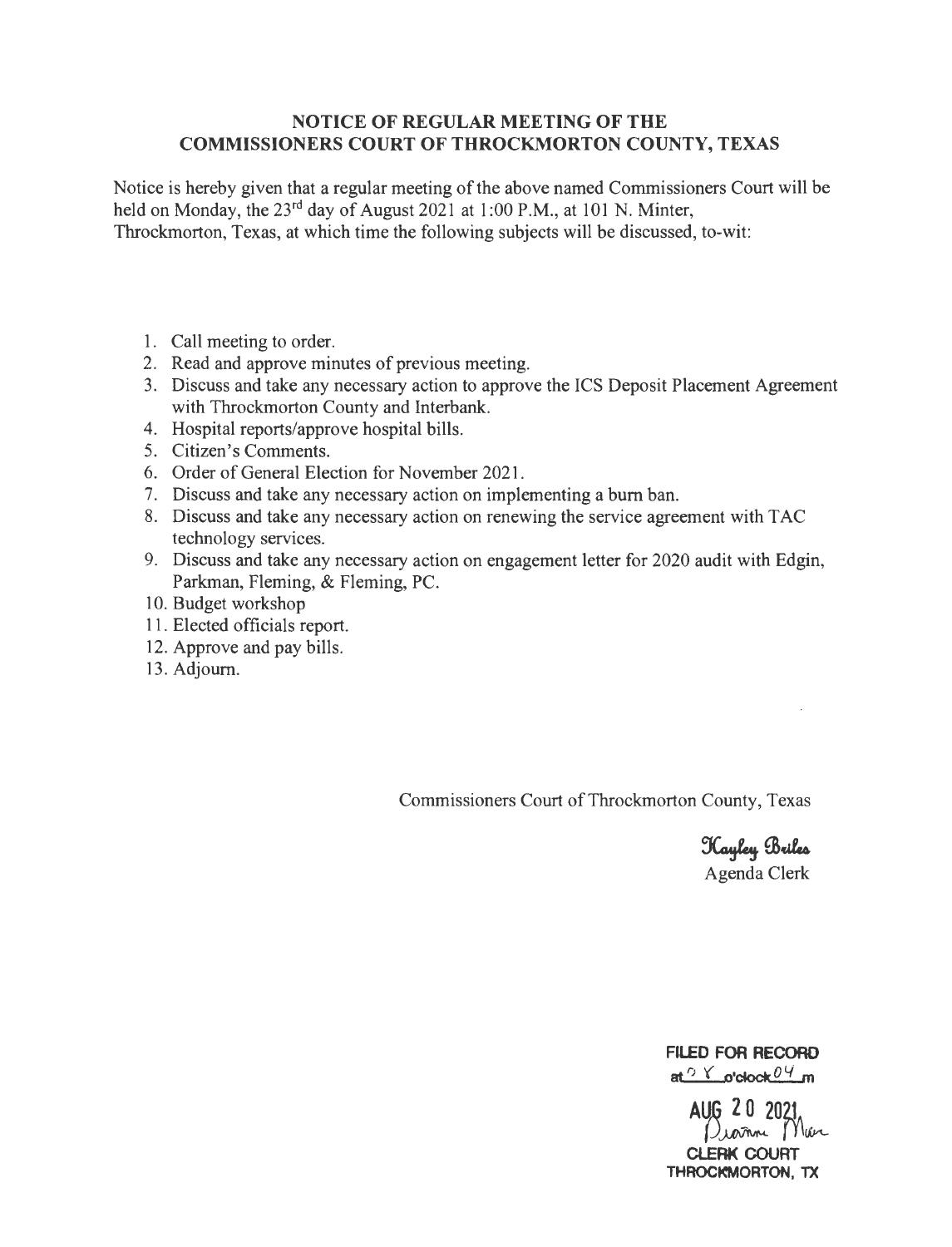### COMMISSIONER'S COURT

## Regular Meeting

Throckmorton County Commissioners' Court met in Regular Session on Monday the 23rd day of August, 2021, at 1:00 P.M., at 105 North Minter, Throckmorton, Texas, with the following members present:

Present: Trey Carrington, County Judge, Casey Wells, Commissioner Pct#l, Kasey Hibbitts, Commissioner Pct #2, Greg Brockman, Commissioner Pct#3, Klay Mitchell, Commissioner Pct#4, Dianna Moore, County Clerk, Brenda Rankin, County Treasurer, Bobby Thompson, Bryan Key, and Kirby Gober

- 1. Trey Carrington called meeting to order at 1:05 P.M. and welcomed guest.
- 2. Dianna Moore read minutes from the previous meeting. Klay Mitchell made the motion with Greg Brockman seconding to approve the minutes. Motion carried 5-0.
- 3. Kasey Hibbitts made the motion with Trey Carrington seconding to approve the ICS Deposit Placement Agreement with Throckmorton County and Interbank and to give Brenda Rankin the authority to sign the agreement on behalf of the County. Motion carried 5-0.
- 4. No action on #3
- 5. Citizen's hearing was held. No comments made.
- 6. Casey Wells made the motion with Kasey Hibbitts seconding to order the November 2021 General Election. Motion carried 5-0.
- 7. Casey Wells made the motion with Greg Brockman to place the county in a County Wide Burn Ban. The Ban will expire on November 21, 2021. Motion carried 5-0.
- 8. Klay Mitchell made the motion with Kasey Hibbitts seconding to renew the service agreement with TAC Technology Services. Motion carried 5-0.
- 9. Casey Wells made the motion with Klay Mitchell to sign an Engagement Letter with Edgin, Parkman, Fleming, & Fleming, PC. For the 2020 Audit. Motion carried 5-0.
- 10. Budget workshop was held.
- 11. Elected Official's Report: no reports
- 12. Brenda Rankin presented the court with the county bills. Trey Carrington made the motion with Klay Mitchell seconding to approve and pay the bills. Motion carried 5-0.
- 13. Casey Wells made the motion and seconded by Kasey Hibbitts to adjourn at 1:46 p.m. Motion carried 5-0.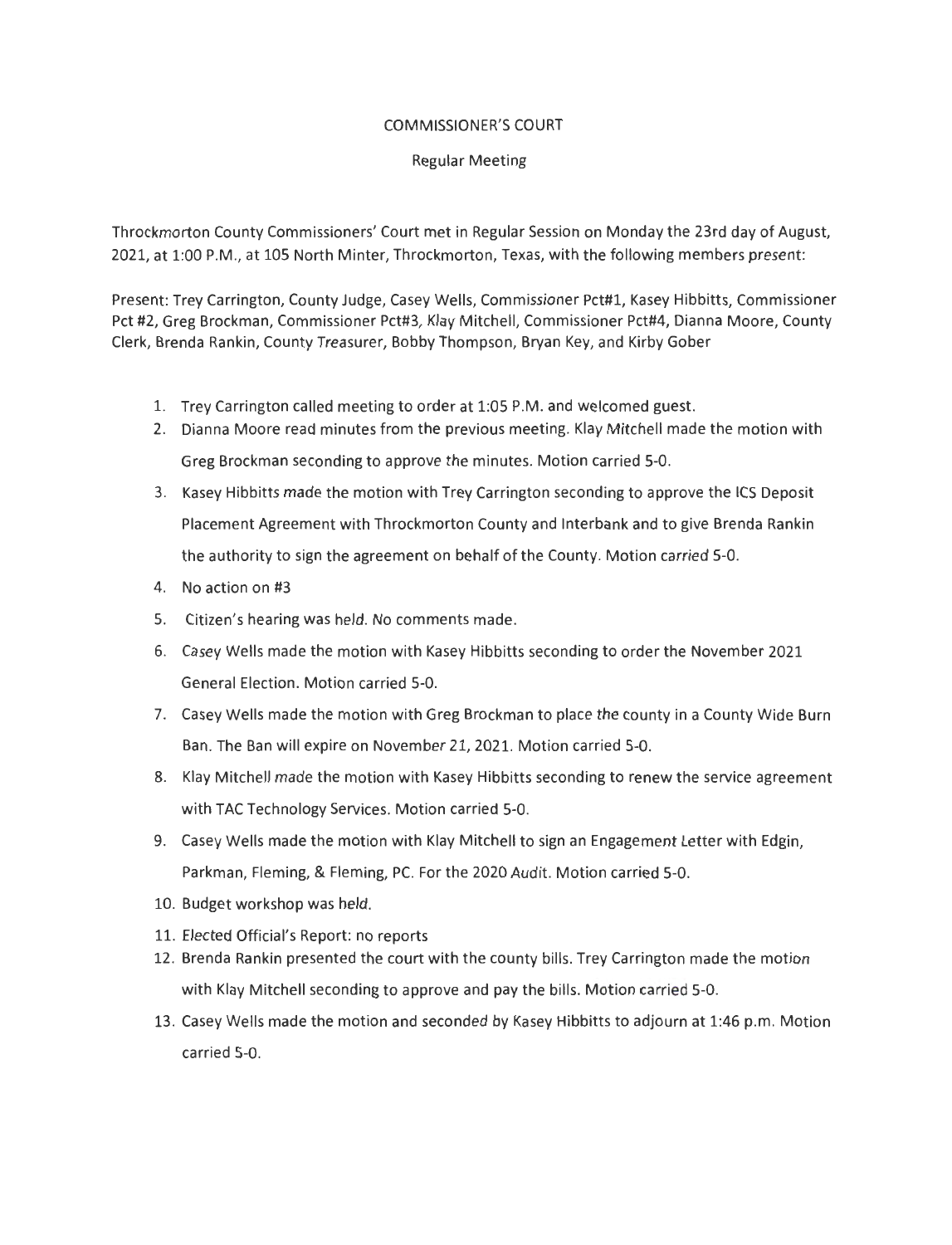Witnessed my hand AND approved this the 13th day of September, 2021.

me  $AMM\alpha$ 

**ATTEST: County Clerk** 

ange W1 County judge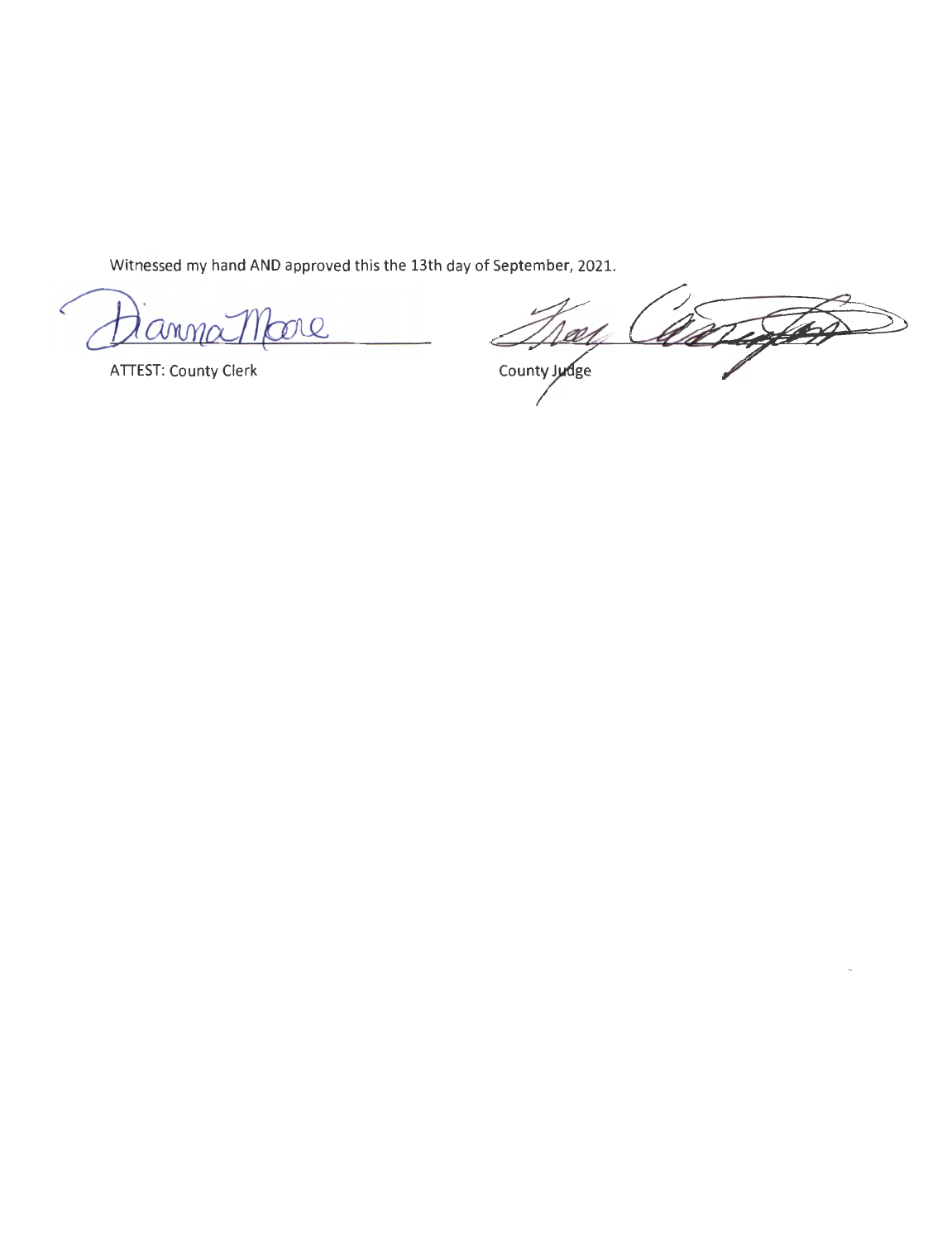

# EDGIN, PARKMAN, FLEMING & FLEMING, PC

CERTIFIED PUBLIC ACCOUNTANTS

4110 KELL BLVD., SECOND FLOOR • P.O. BOX 750 WICHITA FALLS, TEXAS 76307-0750 PH. (940) 766-5550 • FAX (940) 766-5778

MICHAEL D. EDGIN, CPA DAVID L. PARKMAN, CPA A . PAUL FLEMING, CPA

July 15, 2021

Honorable Judge, County Commissioners and County Treasurer Throckmorton County, Texas P.O. Box 564 Throckmorton, Texas 76483

We are pleased to confirm our understanding of the services we are to provide Throckmorton County, Texas (County) for the year ended December 31 , 2020. We will audit the financial statements of the governmental activities, each major fund, and the aggregate remaining fund lnfonnation, including the related notes to the financial statements, which collectively comprise the basic financial statements of Throckmorton County, Texas as of and for the year ended December 31 , 2020. Accounting standards generally accepted in the United States of America provide for certain required supplementary information (RSI), such as management's discussion and analysis (MD&A), to supplement the County's basic financial statements. Such information, although not a part of the basic financial statements, is required by the Govemmental Accounting Standards Board who considers it to be an essential part of financial reporting for placing the basic financial statements in an appropriate operational, economic, or historical context. As part of our engagement, we will apply certain limited procedures to the County's RSI in accordance with auditing standards generally accepted in the United States of America. These limited procedures will consist of inquiries of management regarding the methods of preparing the information and comparing the information for consistency with management's responses to our inquiries, the basic financial statements, and other knowledge we obtained during our audit of the basic financial statements. We will not express an opinion or provide any assurance on the information because the limited procedures do not provide us with sufficient evidence to express an opinion or provide any assurance. The following RSI is required by U.S. generally accepted accounting principles and will be subjected to certain limited procedures, but will not be audited:

- 1. Management's Discussion and Analysis
- 2. Budgetary Schedules
- 3. Schedule of Changes in Net Pension liability (Asset) and Related Ratios Texas County and District Retirement System
- 4. Schedule of Employer Contributions Texas County and District Retirement System

#### Audit Objective

The objective of our audit is the expression of opinions as to whether your financial statements are fairly presented, in all material respects, in conformity with generally accepted accounting principles. Our audit will be conducted in accordance With auditing standards generally accepted in the United States of America and will include tests of the accounting records and other procedures we consider necessary to enable us to express such opinions. We will issue a written report upon completion of our audit of the County's financial statements. Our report will be addressed to the Judge and County Commissioners of Throckmorton County, Texas. We cannot provide assurance that unmodified opinions will be expressed. Circumstances may arise in which it is necessary for us to modify our opinions or add emphasis.of-matter or other-matter paragraphs. If our opinions are other than unmodified, we will discuss the reasons With you in advance. If, for any reason, we are unable to complete the audit or are unable to form or have not formed opinions, we may decline to express opinions or may withdraw from this engagement.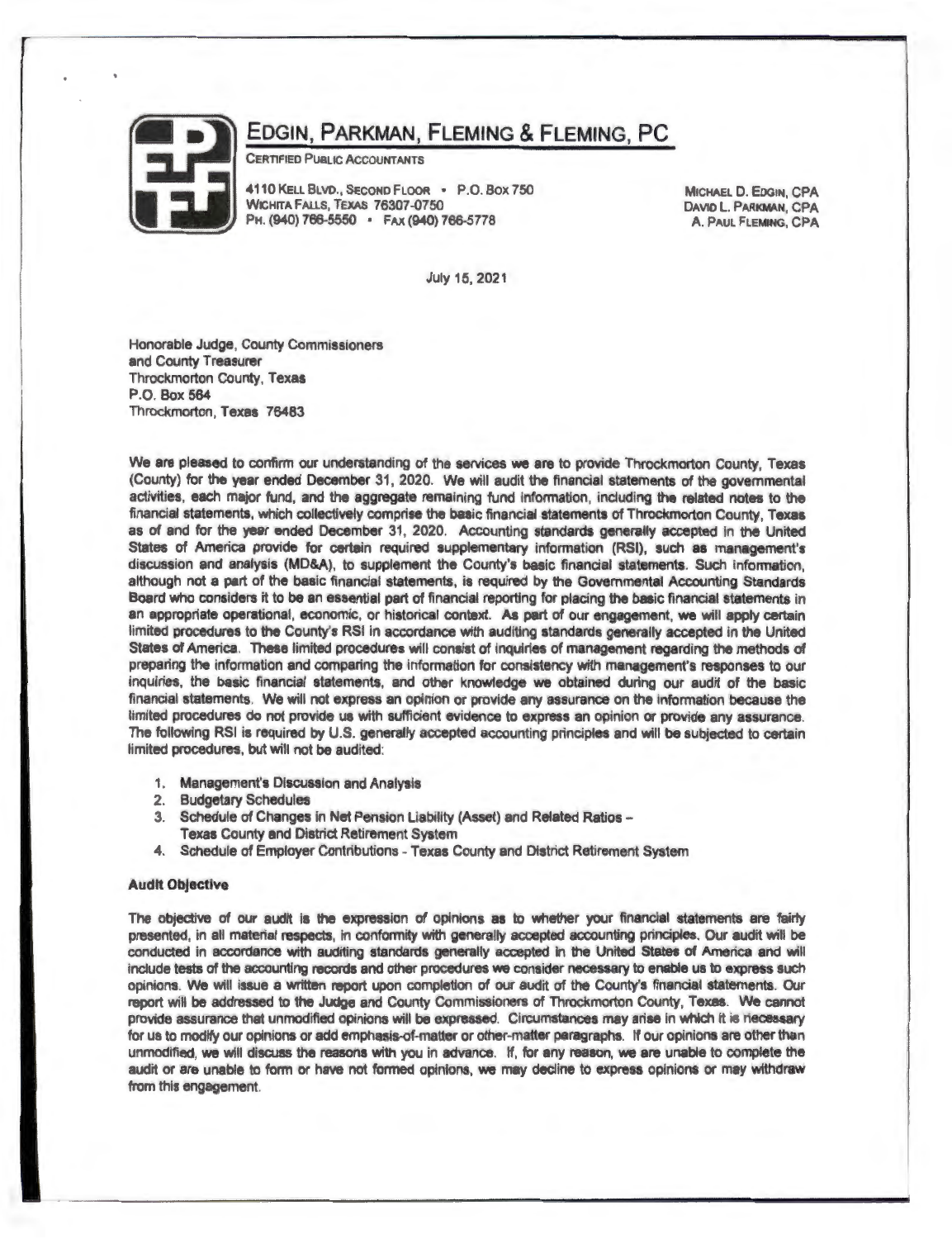Honorable Judge, County Commissioners and County Treasurer Throckmorton County, Texas July 15, 2021

Page Two

#### **Audit Procedures - General**

An audit includes examining, on a test basis, evidence supporting the amounts and disclosures in the financial statements; therefore, our audit will involve judgment about the number of transactions to be examined and the areas to be tested. An audit also includes evaluating the appropriateness of accounting policies used and the reasonableness of significant accounting estimates made by management, as well as evaluating the overall presentation of the financial statements. We will plan and perform the audit to obtain reasonable assurance about whether the financial statements are free of material misstatement, whether from (1) errors. (2) fraudulent financial reporting, (3) misappropriation of assets, or (4) violations of laws or governmental regulations that are attributable to the entity or to acts by management or employees acting on behalf of the entity.

Because of the inherent limitations of an audit, combined with the inherent limitations of internal control, and because we will not perform a detailed examination of all transactions, there is a risk that material misstatements may exist and not be detected by us, even though the audit is property planned and performed in accordance with U.S. generally accepted auditing standards. In addition, an audit is not designed to detect immaterial misstatements, or violations of laws or govemmental regulations that do not have a direct and material effect on the financial statements. However, we will inform you of any material errors and any fraudulent financial reporting or misappropriation of assets that come to our attention. We will also inform you of any violations of laws or govemmental regulations that come to our attention, unless clearly inconsequential. Our responsibility as auditors is limited to the period covered by our audit and does not extend to any later periods for which we are not engaged as auditors.

Our procedures will include tests of documentary evidence supporting the transactions recorded in the accounts, and may include tests of the physical existence of inventories, and direct confirmation of receivables and certain other assets and liabilities by correspondence with selected individuals, funding sources, creditors, and financial institutions. We will request written representations from your attorneys as part of the engagement, and they may bill you for responding to this inquiry. At the conclusion of our audit, we will also require certain written representations from you about the financial statements and related matters.

#### **Audit Procedures - Internal Control**

Our audit will include obtaining an understanding of the entity and its environment, including internal control, sufficient to assess the risks of material misstatement of the financial statements and to design the nature, timing, and extent of further audit procedures. An audit is not designed to provide assurance on internal control or to identify deficiencies in internal control. Accordingly, we Will express no such opinion. However, during the audit, we will communicate to management and those charged with governance internal control related matters that are required to be communicated under AICPA professional standards.

#### **Audit Procedures - Compliance**

As part of obtaining reasonable assurance about whether the financial statements are free of material misstatement, we will perform tests of the County's compliance with the provisions of applicable laws, regulations, contracts and agreements. However, the objective of our audit will not be to provide an opinion on overall compliance and we will not express such an opinion.

#### **Other Services**

We will also update the County's depreciation schedule from the information provided by you, prepare necessary entries to convert the County's cash basis accounting to the modified accrual basis of accounting, prepare the conversion of the County's fund-level financial statements to the government-wide basis from the information obtained during the audit and provided by you, and prepare the County's financial statements and related notes in conformity with U.S. generally accepted accounting principles based on information provided by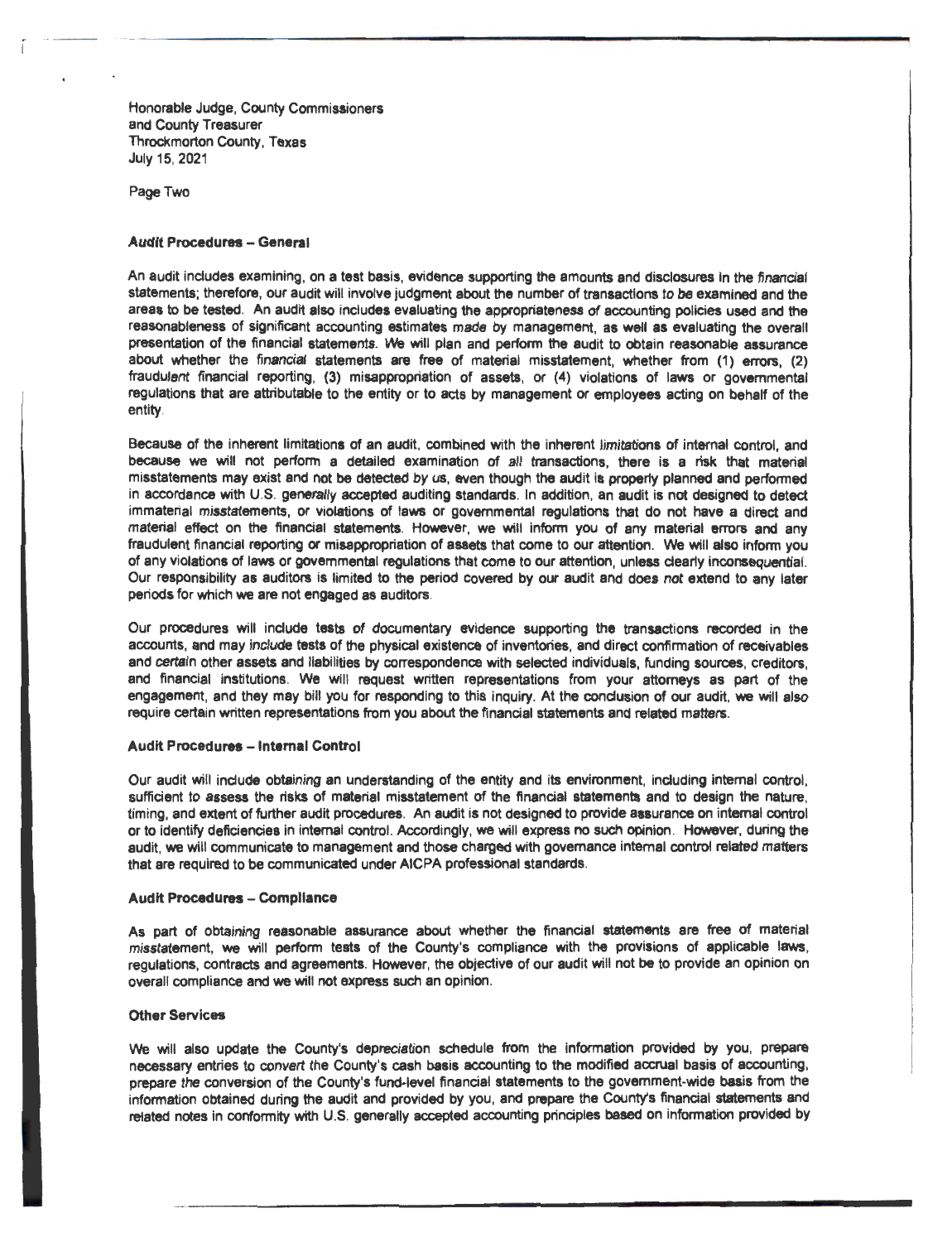Honorable Judge, County Commissioners and County Treasurer Throckmorton County, Texas July 15, 2021

Page Three

you. We will perform the services in accordance with applicable professional standards. We, in our sole professional judgment, reserve the right to refuse to perform any procedure or take any action that could be construed as assuming management responsibilities.

#### Management Responsfblllties

Management is responsible for designing, implementing, and maintaining effective internal controls relevant to the preparatlon and fair presentation of financial statements that are free from material misstatement, whether due to fraud or error, including monitoring ongoing activities; for the selection and application of accounting principles; and for the preparation and fair presentation of the financial statements in conformity with U.S. generally accepted accounting principles.

Management is also responsible for making all financial records and related information available to us and for the accuracy and completeness of that information. You are also responsible for providing us with (1) access to all information of which you are aware that is relevant to the preparation and fair presentation of the financial statements. (2) additional information that we may request for the purpose of the audit, and (3) unrestricted access to persons within the government from whom we determine it necessary to obtain audit evidence.

Your responsibilities include adjusting the financial statements to correct material misstatements and confirming to us in the management representation letter that the effects of any uncorrected misstatements aggregated by us during the current engagement and pertaining to the latest period presented are immaterial, both individually and in the aggregate, to the financial statements taken as a whole.

You are responsible for the design and implementation of programs and controls to prevent and detect fraud, and for informing us about all known or suspected fraud affecting the government involving (1) management. (2) employees who have significant roles in internal control, and (3) others where the fraud could have a material effect on the financial statements. Your responsibilities include informing us of your knowledge of any allegations of fraud or suspected fraud affecting the government received in communications from employees, former employees, regulators, or others. In addition, you are responsible for identifying and ensuring that the entity complies with applicable laws and regulations.

You are responsible for the preparation of the supplementary information in conformity with U.S. generally accepted accounting principles. You agree to include our report on the supplementary information in any document that contains and indicates that we have reported on the supplementary information. You also agree to present the supplementary information with the audited financial statements or make the audited financial statements readily available to users of the supplementary information no later than the date the supplementary information is issued with our report thereon. Your responsibilities include acknowledging to us in the representation letter that (1) you are responsible for presentation of the supplementary information in accordance with GAAP; (2) you believe the supplementary information, including its form and content, is fairly presented in accordance with GAAP; (3) the methods of measurement or presentation have not changed from those used in the prior period (or, if they have changed, the reasons for such changes); and (4) you have disclosed to us any significant assumptions or interpretations underlying the measurement or presentation of the supplementary information.

You agree to assume all management responsibilities for financial statement preparation services and any other nonattest services we provide; oversee the services by designating an individual, preferably from senior management, with suitable skill, knowledge, or experience; evaluate the adequacy and results of the services; and accept responsibility for them.

#### Engagement Administration, Fees, and Other

We understand that your employees will prepare all cash or other confirmations we request and will locate any documents selected by us for testing.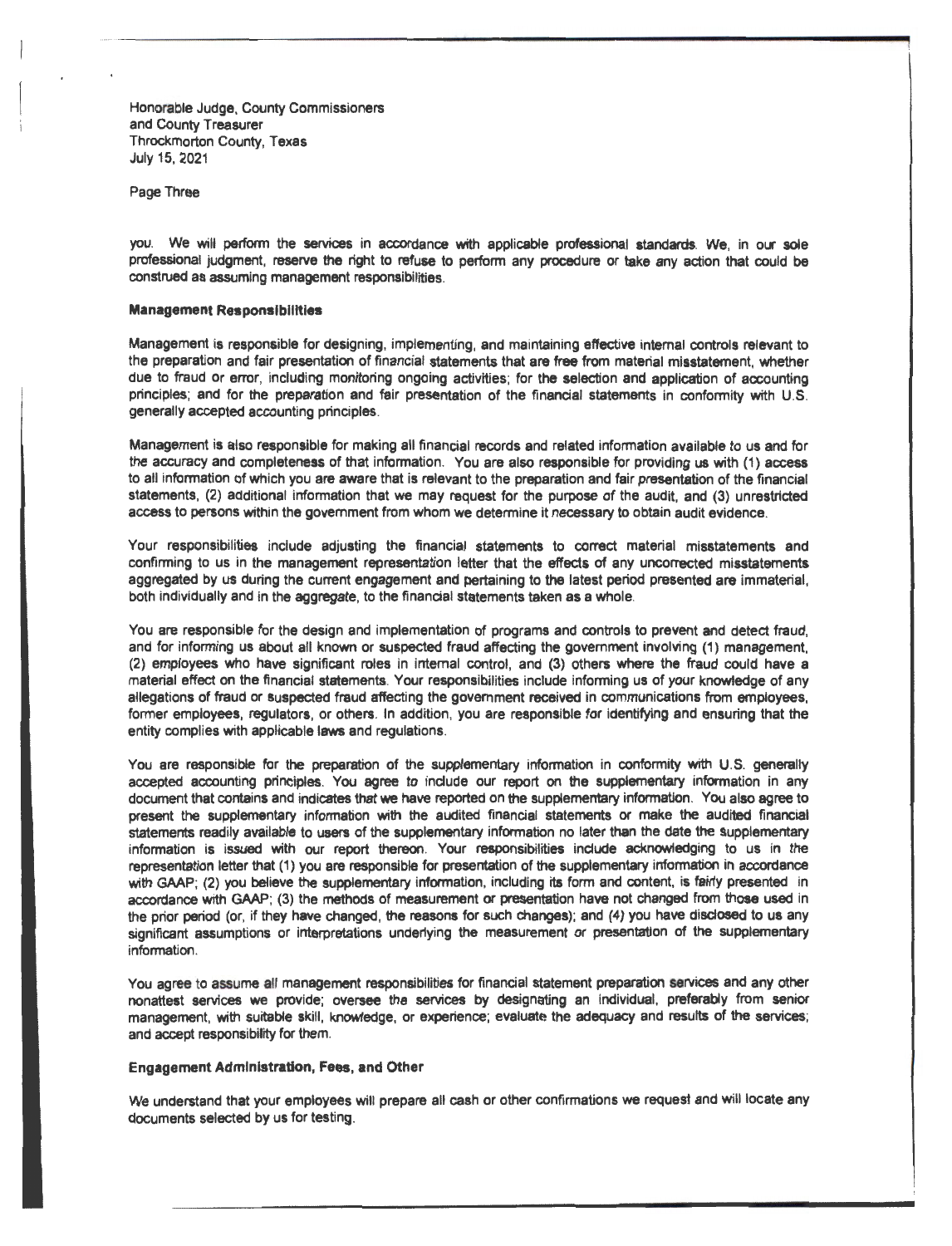Honorable Judge, County Commissioners and County Treasurer Throckmorton County, Texas July 15, 2021

Page Four

We expect to begin our audit in March or April 2022 and to issue our report by June 30, 2022. The exact dates for the fieldwork will be coordinated with you at a later time. Mr. Paul Fleming is the engagement partner and is responsible for supervising the engagement and signing the reports or authorizing another individual to sign them.

Bills for services are due when rendered, and interim billings may be submitted as work progresses and expenses are incurred. Our estimated total fee for this engagement will be \$17,500. The fee is based on anticipated cooperation from your personnel and the assumption that unexpected circumstances will not be encountered during the audit. If significant additional time is necessary, we will discuss it with you and arrive at a new fee before we incur the additional costs.

If any dispute, controversy, or claim arises, either party may, upon written notice to the other party, request that the matter be mediated. Such mediation will be conducted by a mediator appointed by and pursuant to the Rules of the American Arbitration Association or such other neutral facilitator acceptable to both parties. Both parties will exert their best efforts to discuss with each other in good faith their respective positions in an attempt to finally resolve such dispute or controversy.

Each party may disclose any facts to the other party or to the mediator which it, in good faith, considers necessary to resolve the matter. All such discussions, however, will be for the purpose of assisting in settlement efforts and will not be admissible in any subsequent litigation against the disclosing party. Except as agreed by both parties, the mediator will keep confidential all information disclosed during negotiations. The mediator may not act as a witness for either party in any subsequent arbitration between the parties.

The mediation proceedings will conclude within sixty days from receipt of the written notice unless extended or terminated sooner by mutual consent. Each party will be responsible for its own expenses. The fees and expenses of the mediator, if any, will be borne equally by the parties.

If any dispute, controversy, or claim cannot be resolved by mediation, then the dispute, controversy, or claim will be settled by arbitration in accordance with the Rules of the American Arbitration Association (AAA) for the Resolution of Accounting Firm Disputes. No pre-heating discovery will be permitted unless specifically authorized by the arbitration panel. The arbitration hearings will take place in the city closest to the place where this agreement was performed in which the AAA maintains an office, unless the parties agree to a different locale.

The award issued by the arbitration panel may be confirmed in a judgment by any federal or state court of competent jurisdiction. All reasonable costs of both parties, as determined by the arbitrators, including (1) the fees and expenses of the AAA and the arbitrators and (2) the costs, including reasonable attorneys' fees. necessary to confirm the award in court, will be borne entirely by the non-prevailing party (to be designated by the arbitration panel in the award) and may not be allocated between the parties by the arbitration panel.

Such arbitration shall be binding and final. In agreeing to arbitration, we both acknowledge that in the event of a dispute over fees charged by the accountant, each of us is giving up the right to have the dispute decided in a court of law before a judge or jury and instead we are accepting the use of arbitration for resolution.

We appreciate the opportunity to be of service to Throckmorton County, Texas and believe this letter accurately suminarizes the significant terms of our engagement. If you have any questions, please let us know. If you agree with the terms of our engagement as described in this letter, please sign the enclosed copy and return it to us.

Respectfully submitted,

Edgin, Parlian, Phening : Fleming, PC

Certified Public Accountants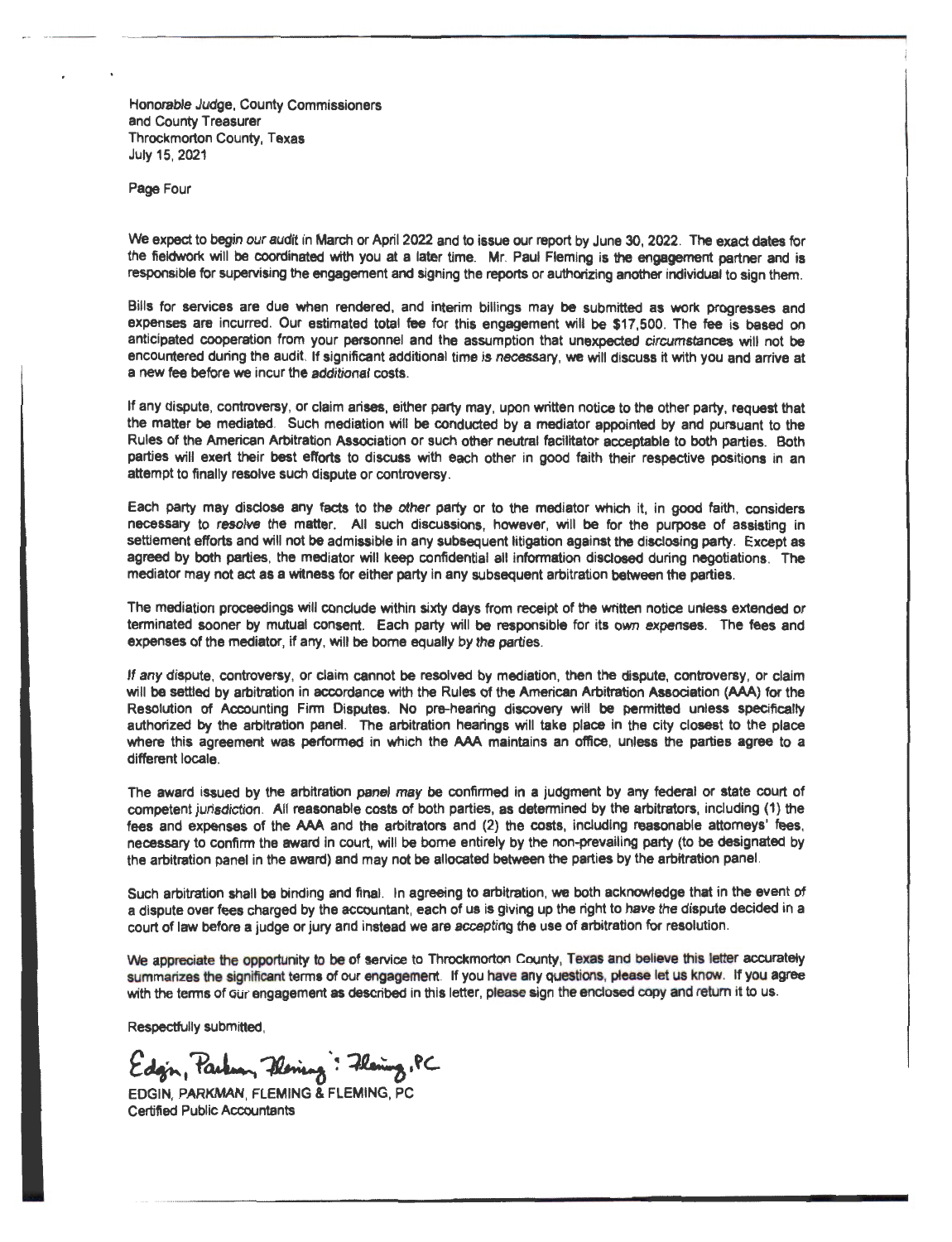Honorable Judge, County Commissioners and County Treasurer Throckmorton County, Texas **July 15, 2021** 

Page Five

**RESPONSE:** 

This letter correctly sets forth the understanding of Throckmorton County, Texas.

By: heis Title: County Judge  $1021$ Date: 0 By: Title: County Treasurer

 $\breve{\mathcal{L}}$ 1  $\overline{2}$ อา  $\Delta$ Date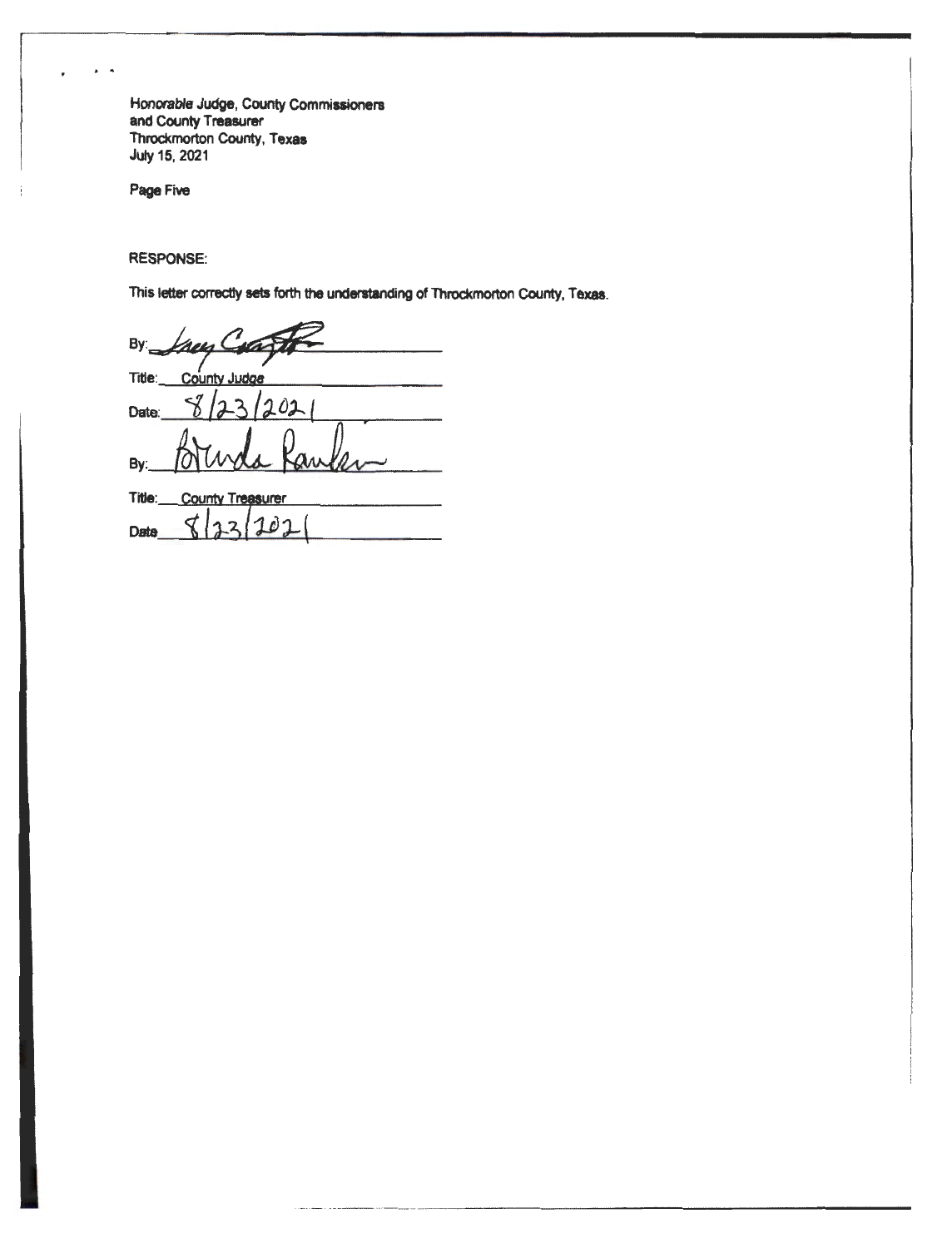|                    | <b>VALUATION</b> | <b>NO NEW REVENUE</b> | <b>VOTER APPROVAL</b> | 2021 PROPOSED  |
|--------------------|------------------|-----------------------|-----------------------|----------------|
| <b>GENERAL</b>     | \$180,411,043.00 | .912323/100           | 0.944254/100          | .800000/100    |
| <b>COLLECTIONS</b> |                  | \$1,645,931.44        |                       | \$1,443,288.34 |
| <b>R&amp;B</b>     | \$180,411,043.00 | .164134/100           | 0.169878/100          | .150000/100    |
| <b>COLLECTIONS</b> |                  | \$296,115.86          |                       | \$270,616.56   |
| FM                 | \$179,163,503.00 | .045000/100           | 0.046575/100          | 0.046574/100   |
| <b>COLLECTIONS</b> |                  | \$80,623.58           | \$83,445.40           | \$83,445.40    |
|                    |                  |                       |                       |                |
|                    |                  |                       |                       |                |
|                    |                  |                       |                       |                |
|                    |                  |                       |                       |                |
| sk                 |                  |                       |                       |                |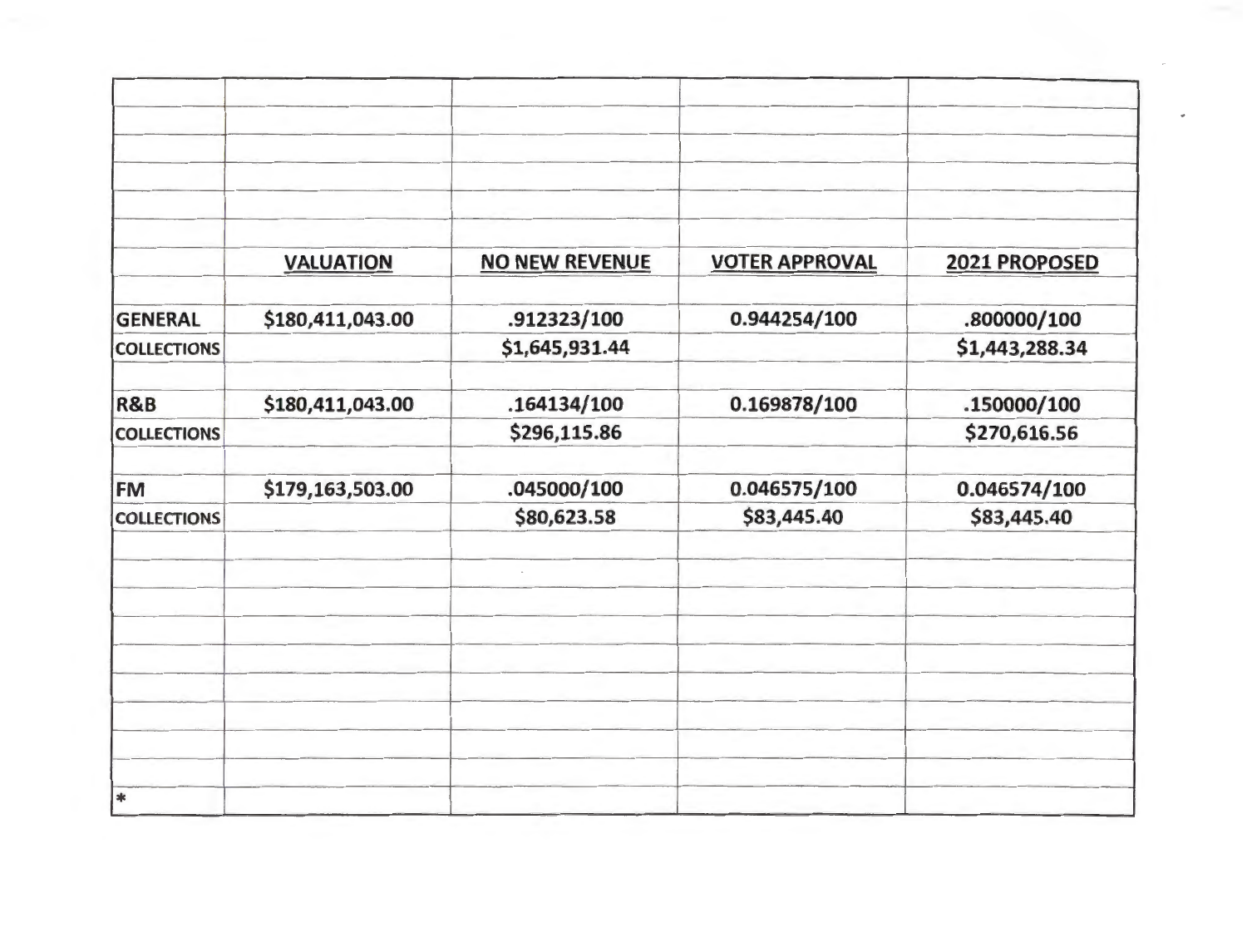|                                              | <b>2020 VALUATION</b> |                      |                                       |
|----------------------------------------------|-----------------------|----------------------|---------------------------------------|
|                                              |                       |                      |                                       |
|                                              | <b>VALUATION</b>      | <b>PROPOSED RATE</b> | <b>COLLECTIONS</b>                    |
| <b>GENERAL</b>                               | 219,222,049<br>S      | 0.734499             | 1,610,184<br>\$<br>442 288            |
| <b>ROAD &amp; BRIDGE</b>                     | 219,222,049<br>\$     | 0.134811             | 295,535<br>\$<br>270,617              |
| <b>FARM/MARKET</b>                           | 217,985,659<br>\$     | 0.036918             | 80,476<br>$\frac{1}{2}$<br>83,445     |
| $\;$                                         |                       | 0.906228             | 1,986,195<br>$\overline{\mathcal{S}}$ |
|                                              |                       |                      |                                       |
|                                              |                       |                      |                                       |
| <b>TOTAL 2020 TAX RATE &amp; COLLECTIONS</b> |                       | 0.906228             | 1,986,195<br>\$                       |
|                                              |                       |                      |                                       |
|                                              |                       | $\bullet$            |                                       |

ï

 $\overline{\phantom{a}}$ 

 $\sim$ 

,